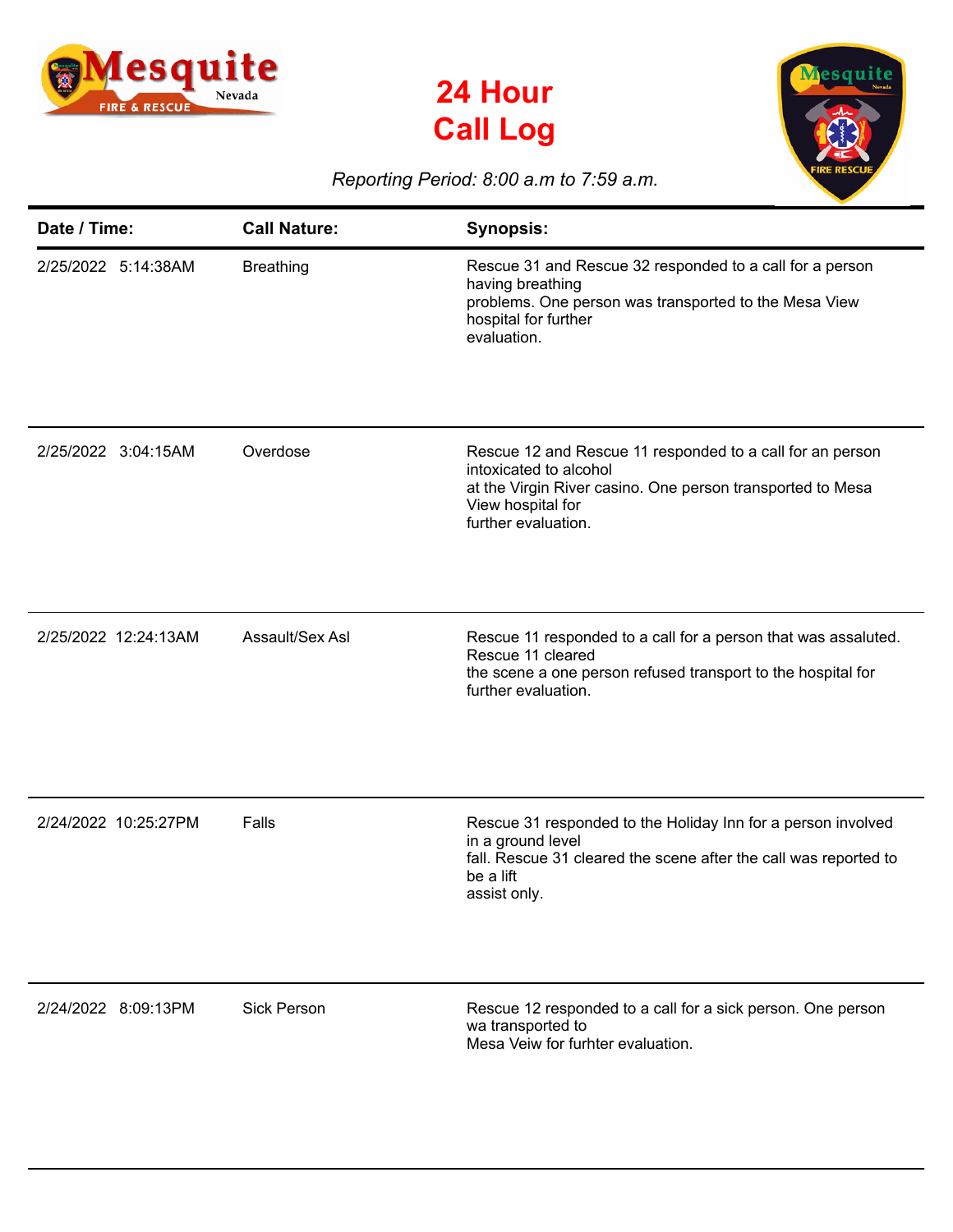| Date / Time: |                     | <b>Call Nature:</b>  | <b>Synopsis:</b>                                                                                                                                                                               |
|--------------|---------------------|----------------------|------------------------------------------------------------------------------------------------------------------------------------------------------------------------------------------------|
|              | 2/24/2022 7:03:37PM | Unconscious          | Rescue 11 and 12 responded to a unconscious person. One<br>person was treated and<br>transported to Mesa View Hospital.                                                                        |
|              | 2/24/2022 4:11:14PM | Unconscious          | Rescue 12 and Rescue 11 responded to a call a the Eureka<br>casino for an<br>unconscious person. One person was treated and transported<br>to Mesa View hospital<br>for further<br>evaluation. |
|              | 2/24/2022 2:47:05PM | <b>Patient Trans</b> | Rescue 33 responded to Mesa View Regional for an inner<br>facility transport.<br>Rescue 33 transported the person to Intermountain Hospital in<br>St George for<br>further evaluation.         |
|              | 2/24/2022 2:08:16PM | Falls                | Rescue 31 responded to the Casa Blanca casino for a person<br>involved in a ground<br>level fall. One person refused transport to Mesa View hospital<br>for further<br>evaluation.             |
|              | 2/24/2022 9:17:19AM | <b>Patient Trans</b> | Rescue 33 responded for a transfer from Mesa View to Red<br>Cliffs Rehab. One<br>patient was treated and transferred.                                                                          |
|              | 2/24/2022 8:27:53AM | <b>Sick Person</b>   | Rescue 11 and Rescue 12 responded to the report of a sick<br>person. One patient<br>was treated and refused transportation against medical advise.                                             |